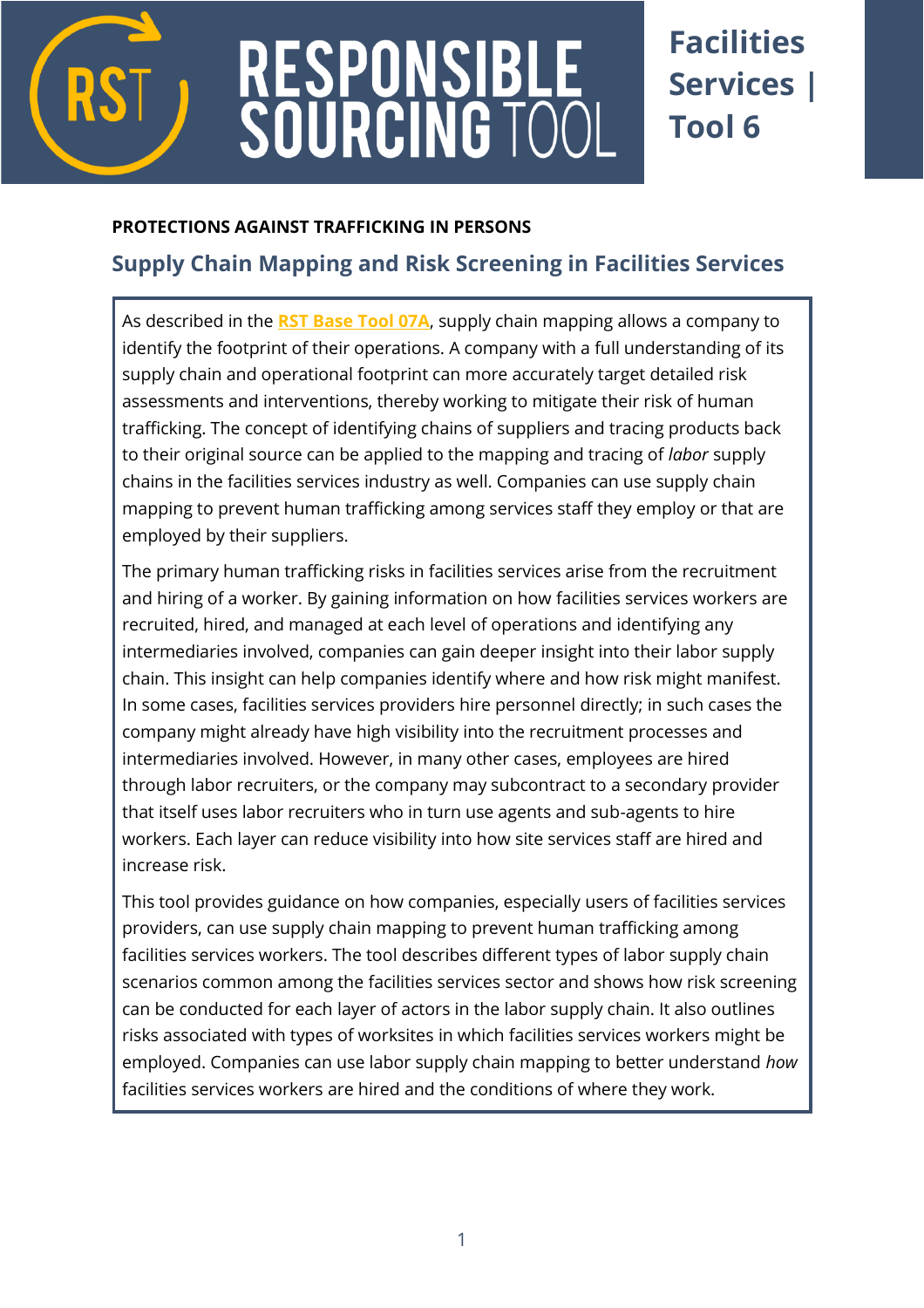

For a basic guide to overall supply chain mapping, including suppliers of goods to facilities services companies, such as cleaning supplies, tools and equipment, and computers, please see **RST Base Tool 07A**.

#### **INTRODUCTION TO FACILITIES SERVICES SUPPLY CHAIN MAPPING**

The Facilities Services sector comprises many different types of providers, including janitorial services, facility maintenance, laundry and housekeeping services, grounds maintenance, guarding/security services, food and catering services, and waste management services. These services are not typically provided by the same company, but they share characteristics as an industry, in that the jobs are all relatively low-skilled and labor-intensive and are associated with the basic operation and maintenance of facilities. Virtually all facilities require janitorial, landscaping, security, and waste management services, while laundry and housekeeping services are more intensively associated with the hospitality sector and residential facilities such as hospitals, military bases, and prisons.

Staffing in the sector ranges from the informal employment of individual housekeepers or gardeners to the formal sourcing of whole workforces from employment agencies that specialize in providing facilities-related services to clients. Workers may be full-time or part-time direct employees of the services company, contract workers employed by an agency, or independent contractors.

Product inputs to the sector consist mainly of cleaning supplies, pesticides and herbicides, uniforms, fresh and prepared foods (please refer to the Food and Beverage tools), tools and equipment, and vehicles.

Unlike workers in industry sectors where the work is performed at the employer's worksite, most facilities services employees work at one or more worksites owned and operated by a direct client of the facilities services provider (such as a factory owner) or by a tenant of the client company, typical of an office building where the building is owned by a real estate company and leased to multiple tenants. Because of this, facilities services workers may be exposed to hazards and labor rights abuses not entirely under the control of their employer, such as health and safety hazards, harassment and abuse by client or tenant company employees, and limited freedom of movement as a result of client company restrictions.

Regardless of the work environment, by far the most significant risk of human trafficking in the sector derives from the supply of labor.

Types of suppliers found in facilities services supply chains include:

• Producers and suppliers of cleaning supplies, pesticides and herbicides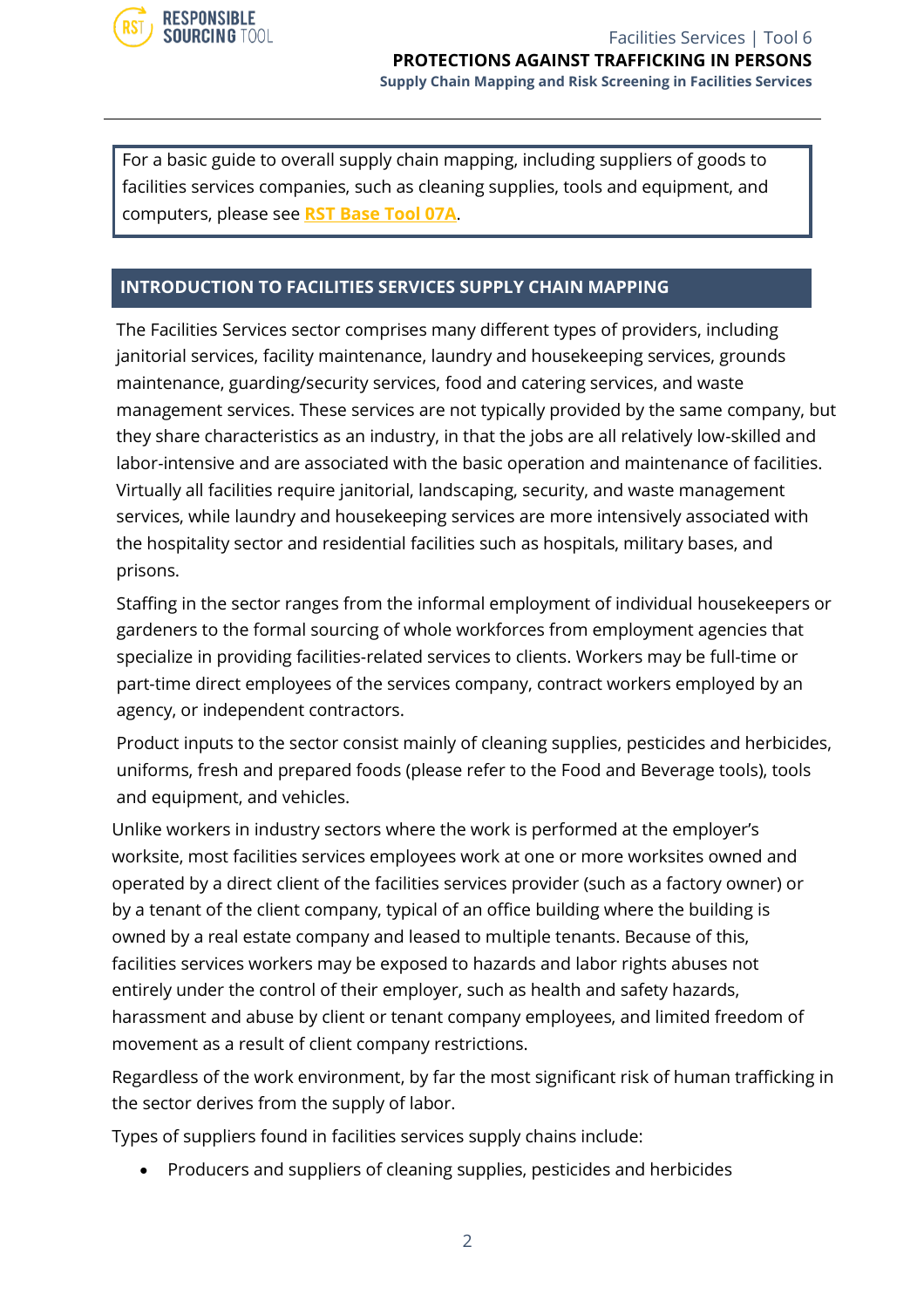

- Manufacturers and suppliers of uniforms (including laundries)
- Manufacturers and suppliers of power and hand tools, industrial trucks, and vehicles
- Manufacturers and suppliers of telecommunications equipment, computers and other electronic products
- Primary producers/growers/farmers, processors and distributors of fresh and prepared food products.
- Facilities for waste disposal, treatment and recycling

Through this mapping process, companies can gain an understanding about the geography and structure of their supply chains, which can be used to inform risk assessment efforts (see below).

Information can be gathered from:

- supplier self-assessments/self-reporting
- supplier and worker interviews
- supplier site visits/audits (documents, records)
- receipts and purchase orders

Once a map of suppliers is assembled, a company can begin to identify geographic regions, products, or particular suppliers most likely to have elevated human trafficking risk in their operations. A solid initial approach to risk screening involves identifying the risks associated with the service sector or industry in question, in combination with the risk factors associated with the countries in which the supply chain operates or from which it draws its workforce. Ideally, a company will assess the risks of a specific supply chain in a specific geographic location. For example, while a country overall may have low rates of migrant workers, migrant workers may be concentrated in certain types of services providers. Examining supply chain and country in combination also allows for a more thorough review of incidents of exploitation previously documented.

In supply chains characterized by sector, location-based human trafficking risk, or both location and sector, companies should exercise heightened due diligence through efforts to enhance visibility into individual supplier practices.

There are a variety of commercial and public resources available to assist with human trafficking risk screening at the level of sector/industry and geographic location — the resources at <https://www.responsiblesourcingtool.org/visualizerisk> provide insight into the factors listed below. For further explanation of why these factors have bearing on human trafficking risk, please see:

[https://www.responsiblesourcingtool.org/understandrisk.](https://www.responsiblesourcingtool.org/understandrisk)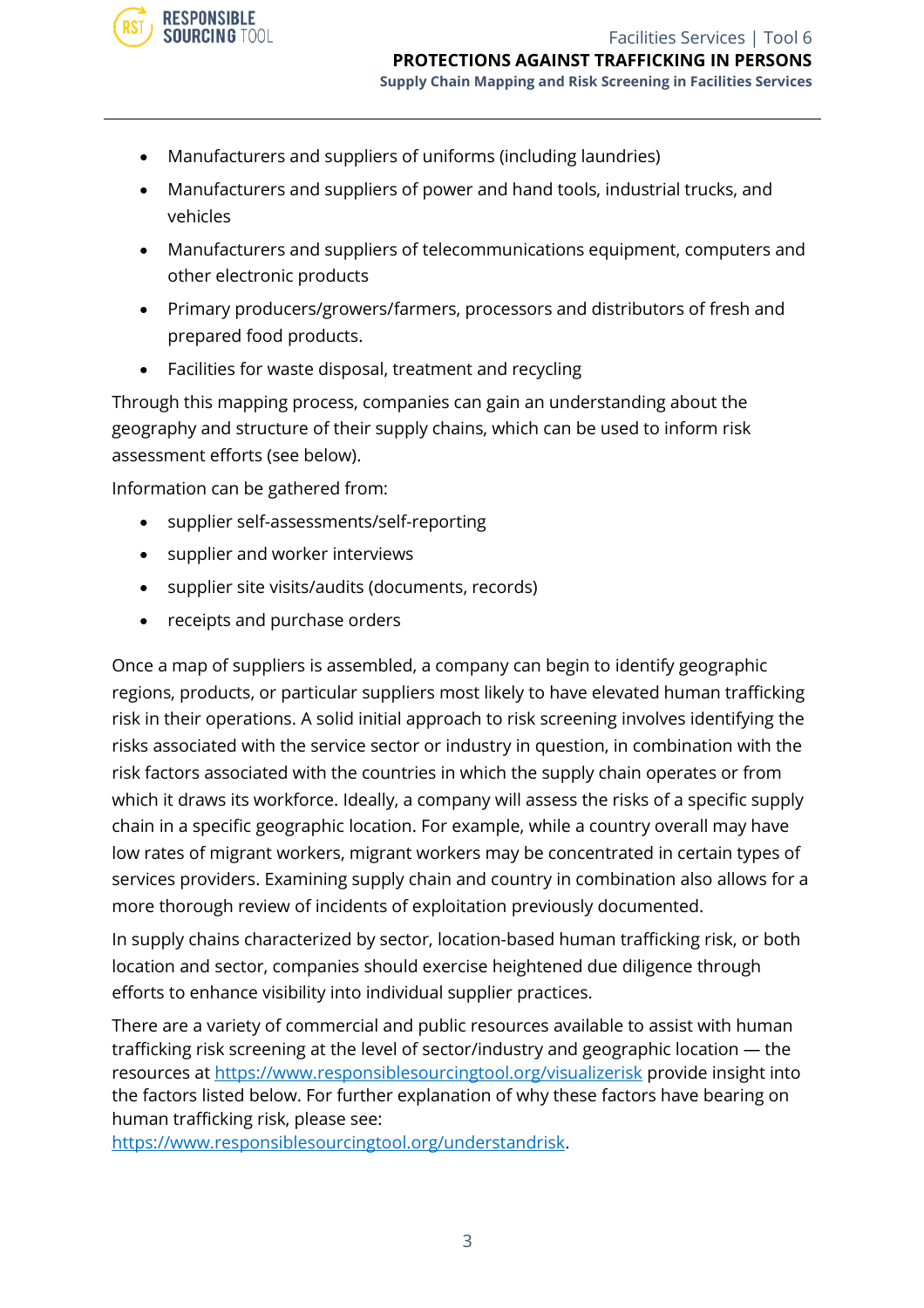

#### **POTENTIAL COUNTRY RISK FACTORS IN FACILITIES SERVICES LABOR SUPPLY CHAINS**

It is important for companies to understand any potential structural risk factors for human trafficking related to the country in which they are operating and hiring facilities services.

Where migrant workers are present in significant numbers, an assessment of labor origin countries can help illustrate potential trafficking risks for migrant workers in the recruitment phase.

- 1. **Legal/Policy Risk Factors** (see services sector **Tool 4** for more information on legal and policy risk):
	- a. What level of legal protection for workers' rights does the law provide?
	- b. Are these legal protections extended to migrant or non-citizen workers?
	- c. What ILO Conventions on forced labor or rights of workers and migrants have been ratified?

#### 2. **Political Risk Factors**:

- a. Level of political instability or conflict
- b. Level of crime and violence
- c. Level of state persecution
- d. Level of corruption

#### **3. Socio-economic Risk Factors:**

- a. Presence and concentration of migrant workers
- b. Presence of migrant workers from vulnerable countries
- c. Level of national economic development
- d. Level and extent of poverty
- e. Degree of gender inequality

Degree of landlessness and dispossession

#### **LABOR SUPPLY CHAIN MAPPING**

Companies may already conduct some form of supply chain or traceability mapping as part of equipment procurement and contracting and to comply with safety regulations.

In addition to tracing the flow of materials and services throughout the operation (see **RST Base Tool 07A**), companies must map their **labor supply chain**. For companies that focus on providing janitorial, waste management and other facilities services to other companies, this is particularly important. In some cases, companies may hire their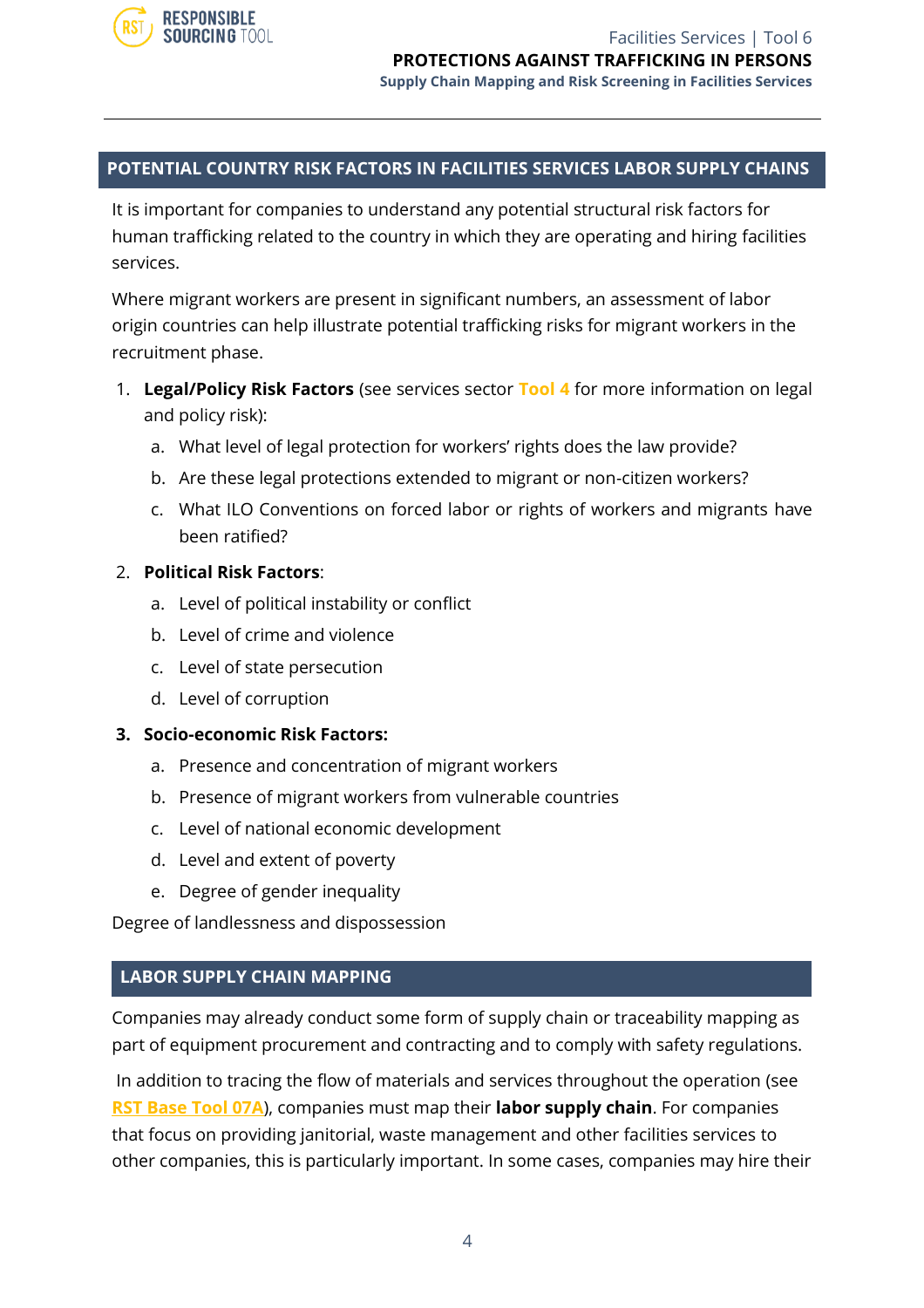labor directly, but in many others, third-party labor recruiters are used that have their own complex chain of sub-recruiters as well as country agents in the countries of origin and destination.

The process of mapping a labor supply chain is similar to the process of mapping a supply chain beyond direct (first-tier) suppliers. First, a company should survey its firsttier suppliers to gather information about *their* suppliers. Then, these second-tier suppliers can be queried about their suppliers, and so on, to the bottom of the supply chain.

The types of actors typically found in facilities services labor supply chains include:

- Labor Recruiters who recruit, and sometimes manage, workers for companies
- Agents in the Countries of Origin who advertise available jobs and process jobseekers' applications
- Outsourced Labor/Staffing Agents who provide and manage workers for companies

Through the mapping process, companies can gain an understanding about the geography and structure of their labor supply chains, which can be used to inform risk assessment efforts. The process helps to answer the questions, who is employed throughout the company's operations, where are the workers coming from, and how are they recruited and hired? Answering these questions can help a company understand where human trafficking risks might occur.

Information can be gathered from:

- labor recruiter/agent self-assessments and self-reporting
- labor recruiter/agent interviews
- labor recruiter/agent site visits and audits (documents, records, observations and interviews)
- receipts and purchase orders

Table 1 is an example of information to gather for labor supply chain mapping.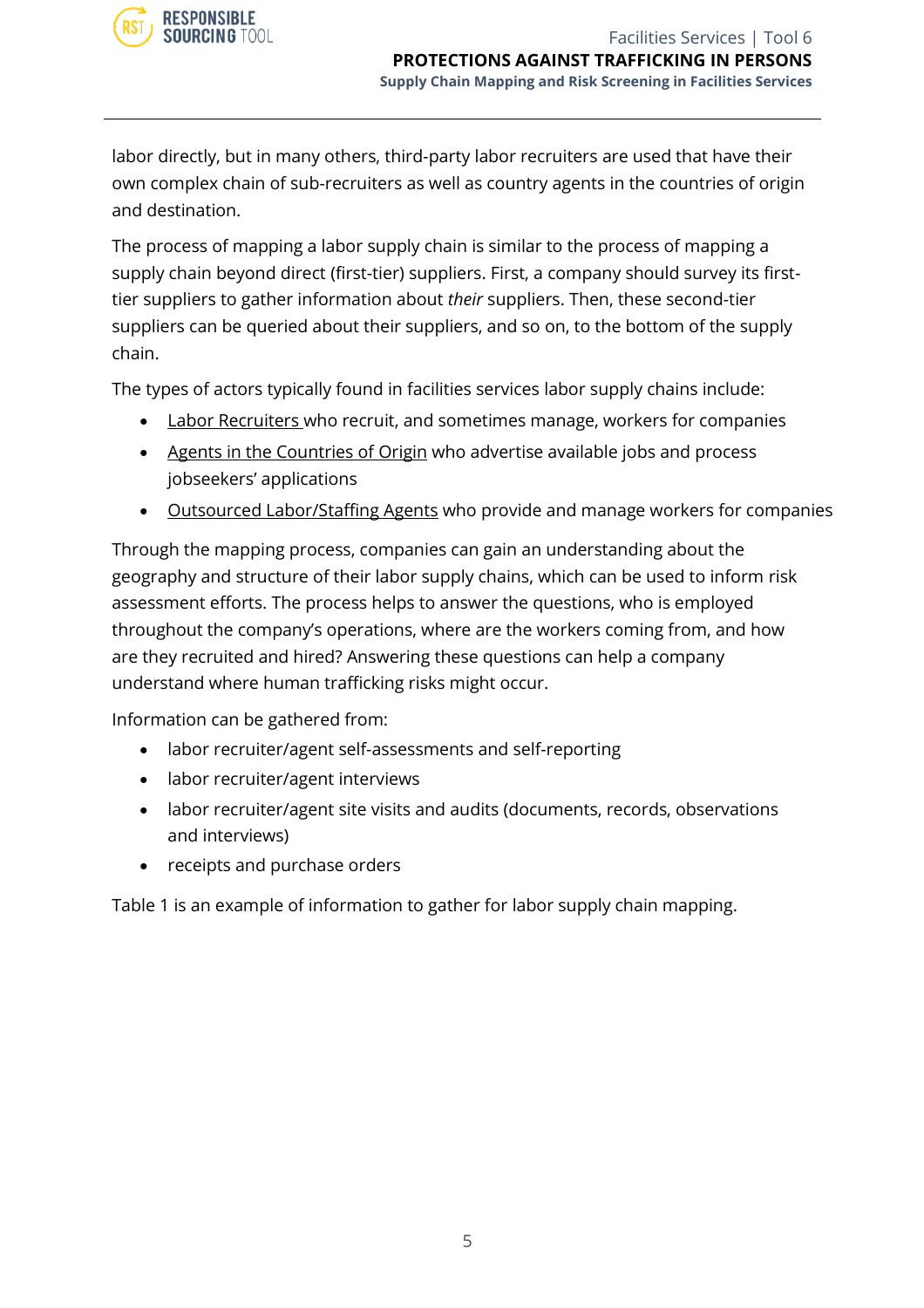

#### Facilities Services | Tool 6 **PROTECTIONS AGAINST TRAFFICKING IN PERSONS**

**Supply Chain Mapping and Risk Screening in Facilities Services**

| Information to Gather from Suppliers in Labor Supply Chain Mapping |                                                                                                              |                                                                                                                                                                                                                                                                                                                                                                                                                                              |
|--------------------------------------------------------------------|--------------------------------------------------------------------------------------------------------------|----------------------------------------------------------------------------------------------------------------------------------------------------------------------------------------------------------------------------------------------------------------------------------------------------------------------------------------------------------------------------------------------------------------------------------------------|
| <b>Profile Information</b>                                         |                                                                                                              | Sources of potential risk                                                                                                                                                                                                                                                                                                                                                                                                                    |
| <b>Minimum</b><br>recommended<br>profile<br>information            | $\Box$ Supplier name                                                                                         |                                                                                                                                                                                                                                                                                                                                                                                                                                              |
|                                                                    | $\Box$ Supplier headquarters<br>address                                                                      | Evaluate legal responsibilities for headquarters<br>country as described in Tool 4                                                                                                                                                                                                                                                                                                                                                           |
|                                                                    | $\Box$ Location of supplier<br>worksites (where supplier<br>is performing work or<br>providing services)     | Evaluate risks relevant to country of<br>operation/host country (see Tool 4)                                                                                                                                                                                                                                                                                                                                                                 |
|                                                                    | $\Box$ Type of service provided<br>by supplier                                                               | Evaluate human trafficking vulnerability tied to<br>type of work                                                                                                                                                                                                                                                                                                                                                                             |
| <b>Additional</b><br>recommended<br>profile<br>information         | $\Box$ Approximate number of<br>workers hired directly by<br>supplier                                        | These are only workers hired and employed<br>directly by the supplier, without the use of labor<br>recruiters.                                                                                                                                                                                                                                                                                                                               |
|                                                                    | Approximate number of<br>workers hired through<br>labor recruiters or staffing<br>agents (labor contractors) | hired with recruiter, employed by supplier<br>hired and employed by recruiter/agent<br>Use of third-party labor recruiters or staffing<br>agents increases human trafficking risk overall in<br>any given operation.<br>Work sites with a relatively high proportion of<br>contracted workers to directly hired workers<br>should be prioritized. See Tools 7 and 9 for more<br>information on screening and evaluating labor<br>recruiters. |
|                                                                    | Types of jobs provided by<br>supplier                                                                        | Prioritize suppliers providing or worksites with<br>relatively higher concentrations of low-skilled,<br>low-paid, hazardous or otherwise undesirable<br>positions.                                                                                                                                                                                                                                                                           |
|                                                                    | Presence of migrant workers<br>(Y/N)                                                                         | Migrant workers are particularly vulnerable to<br>human trafficking in many contexts.                                                                                                                                                                                                                                                                                                                                                        |
|                                                                    | Origin country of migrant<br>workers and how they are<br>recruited                                           | Evaluate risks relative to country of labor<br>supply. See<br>https://www.responsiblesourcingtool.org/unders<br>tandrisk for more information.                                                                                                                                                                                                                                                                                               |

#### **Table 1**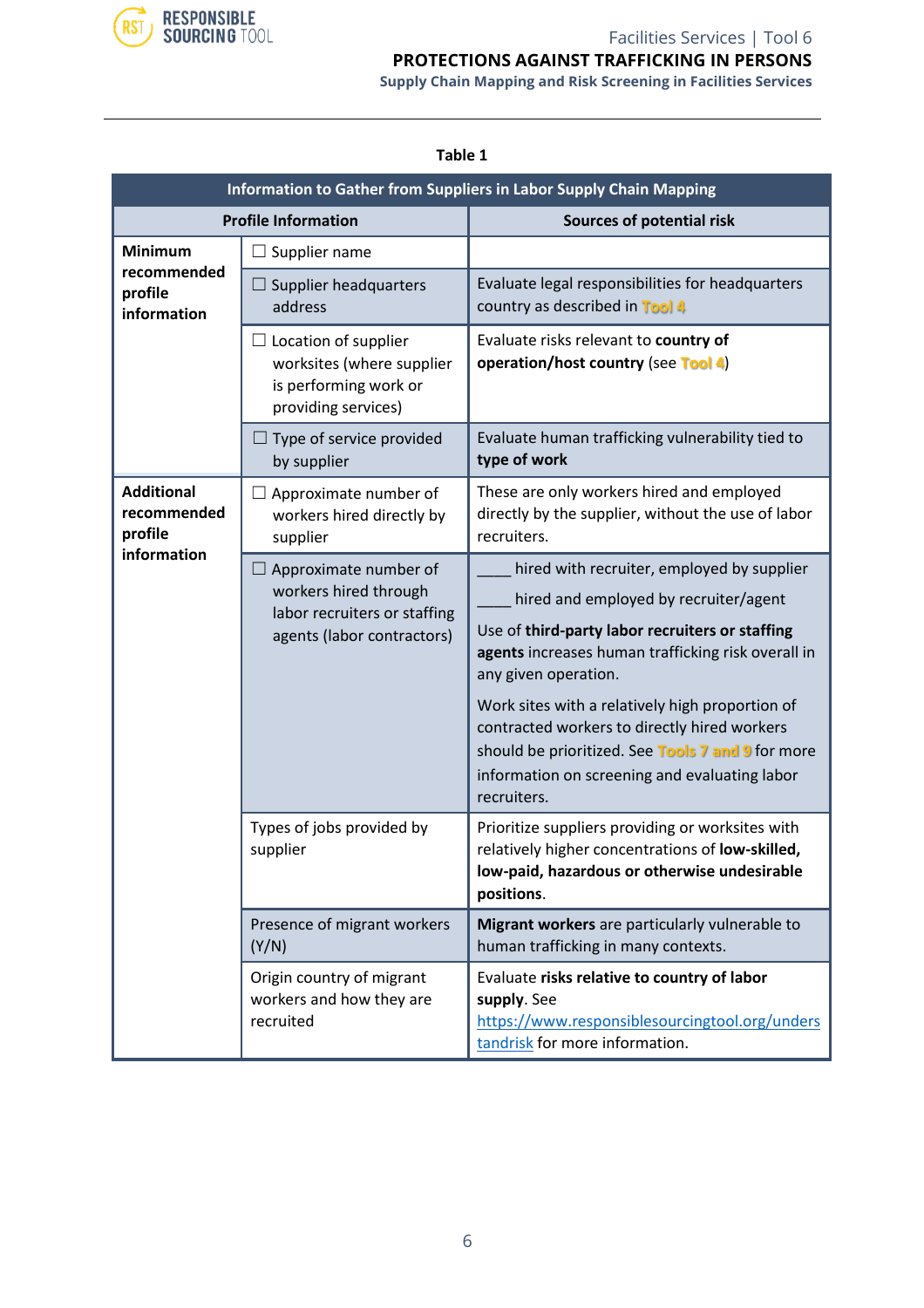

#### **POTENTIAL HUMAN TRAFFICKING RISK FACTORS IN FACILITIES SERVICES**

As a service-based industry, facilities services delivery is by nature localized, and as described above, by far the most significant risk of human trafficking in the sector derives from the supply of labor.

Trafficking in Persons Risks Present in Facilities Services:

- Vulnerable, easily replaced and/or low-skilled workforce
- Presence of labor recruiters
- Migrant workforce and
- Hazardous/undesirable work

The majority of jobs in this sector are low-skilled and low-paid. The duties of **janitors** and building cleaners include gathering and emptying trash, cleaning building floors, cleaning and stocking restrooms, cleaning spills, washing windows and walls, and making minor repairs in buildings. **Laundry** workers inspect articles for stains, sort articles, load clothing into machines, add detergent and bleach to machines, sort and hang clothing, and clean and maintain laundry machines.

**Grounds maintenance** workers mow, edge, and fertilize lawns. They weed and mulch landscapes, trim hedges, shrubs, and small trees, remove dead, damaged, or unwanted trees, plant flowers, trees, and shrubs, and water lawns, landscapes, and gardens. The duties of **security guards** and surveillance officers include protecting and enforcing laws on an employer's property, monitoring alarms and closed-circuit TV cameras, controlling access for employees and visitors, conducting security checks over a specified area, writing reports on what they observed while on patrol, and detaining violators. **Waste collectors** collect and dump refuse or recyclable materials. Some collectors may be operating the vehicles, while others are strictly tasked with collection and disposal.

**Housekeepers** are typically employed suppliers serving residential facilities such as hotels, hospitals, military bases, and prisons. A major subset of housekeeping workers globally are household domestic workers, with the largest numbers employed in Latin America and the Caribbean and Asia and the Pacific, although rates of employment of servants were also high in the less densely populated Middle East. Most domestic workers are women, and the employment arrangements tend to be informal, with varied employment titles and arrangements. Many domestic workers are international migrants seeking employment opportunities in wealthier countries, moving both within regions such as Latin America and Southeast Asia, and from such regions to more prosperous countries in North America and Europe.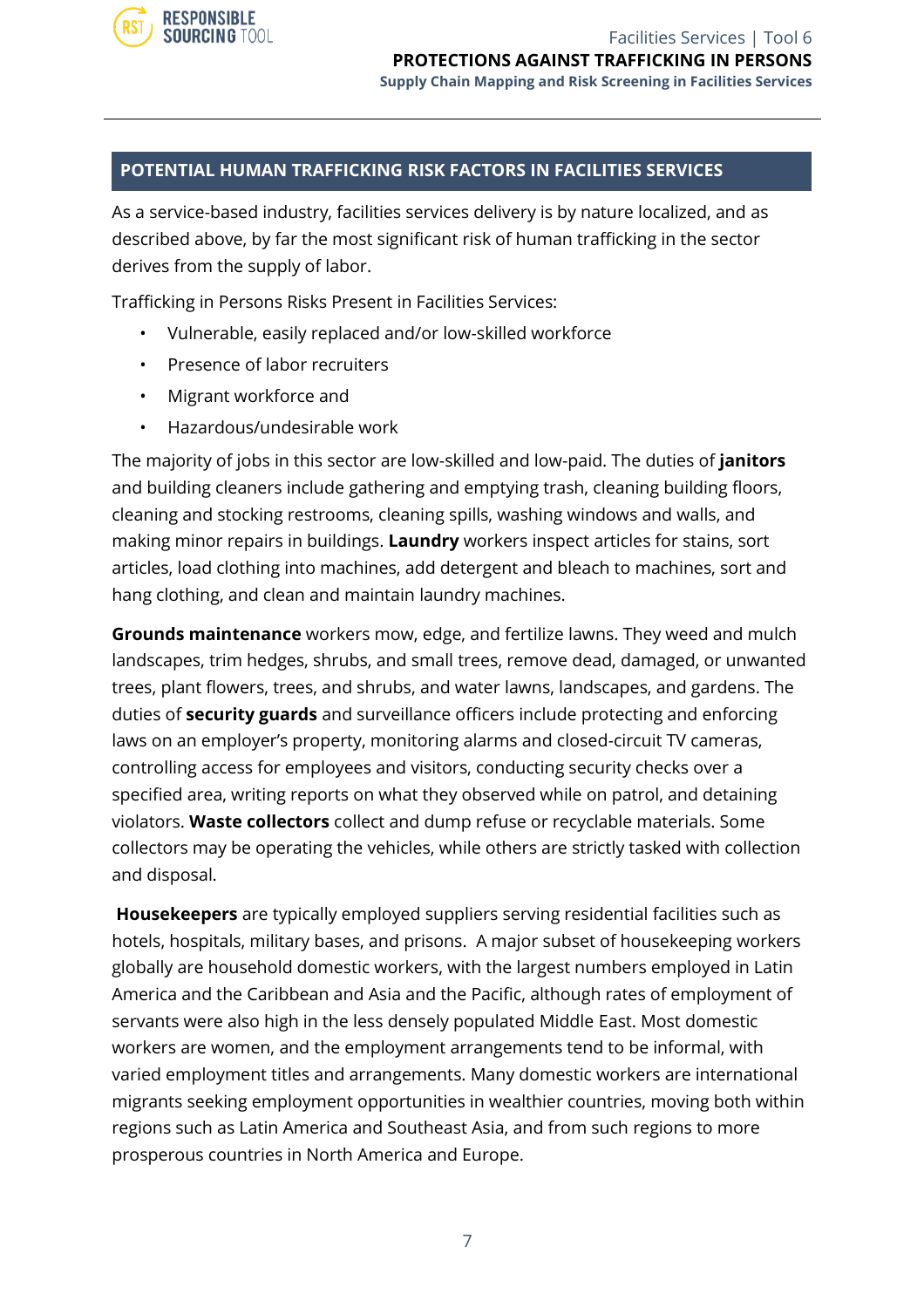

**Food service** workers are employed in cafeterias and canteens in office buildings and manufacturing sites, or as caterers, prepare food at their employer's facility and deliver and serve it at a customer's location.

Many positions within the facilities services sector are dangerous, and difficult. In laundry, employees work long hours, usually standing up, in hot and noisy environments, and the work may involve the use of harsh chemicals. Janitorial jobs require long hours of walking, standing, or bending and sometimes involve moving and lifting heavy supplies and equipment. Cleaners have high levels of musculoskeletal problems compared to other professions and they also are known to suffer from hand dermatitis caused by wearing gloves for long periods of time and working with harsh chemicals. Janitors may have to work night shifts as well, depending on the nature of the facility being cleaned, and are often not given enough time to complete their tasks, which adds an additional element of danger and stress. Landscaping and grounds maintenance work is very physically demanding and requires the use of dangerous equipment and the application of harsh chemicals, contributing to worker vulnerability to injury. Groundskeeping work is also highly seasonal and seasonal work is often associated with income instability for workers. Security guards work long hours standing or sitting, and by its nature their work has the potential to be very dangerous. Waste management employees lift heavy loads and work with unpleasant material. Many domestic workers are expected to work long hours and to be on call 24 hours per day. Female domestic workers and cleaners assigned to work at a customer's facility are vulnerable to sexual harassment and assault.

Jobs of these kinds typically require basic skills and minimal language competency, making them accessible to workers who may have few other options for formal employment, and may ultimately serve as a pathway to more desirable modes of employment for low-skilled women, international migrants, youth, and others at the margins of the formal workforce. Because of their marginality, however, such workers are often in a poor position to advocate for improved working conditions or employment terms for themselves, and are vulnerable to exploitation and abuse, including human trafficking.

Most of the tasks performed by janitors, housekeepers, laundry workers, groundskeepers, and security guards are considered low-skilled, and the jobs are generally poorly paid. Workers who take on such jobs generally do so because they lack better employment alternatives, typically due to a combination of poverty and lack of skills. Because such jobs typically require little investment in workforce training on the part of employers, and because poor and low-skilled workers are often abundant in the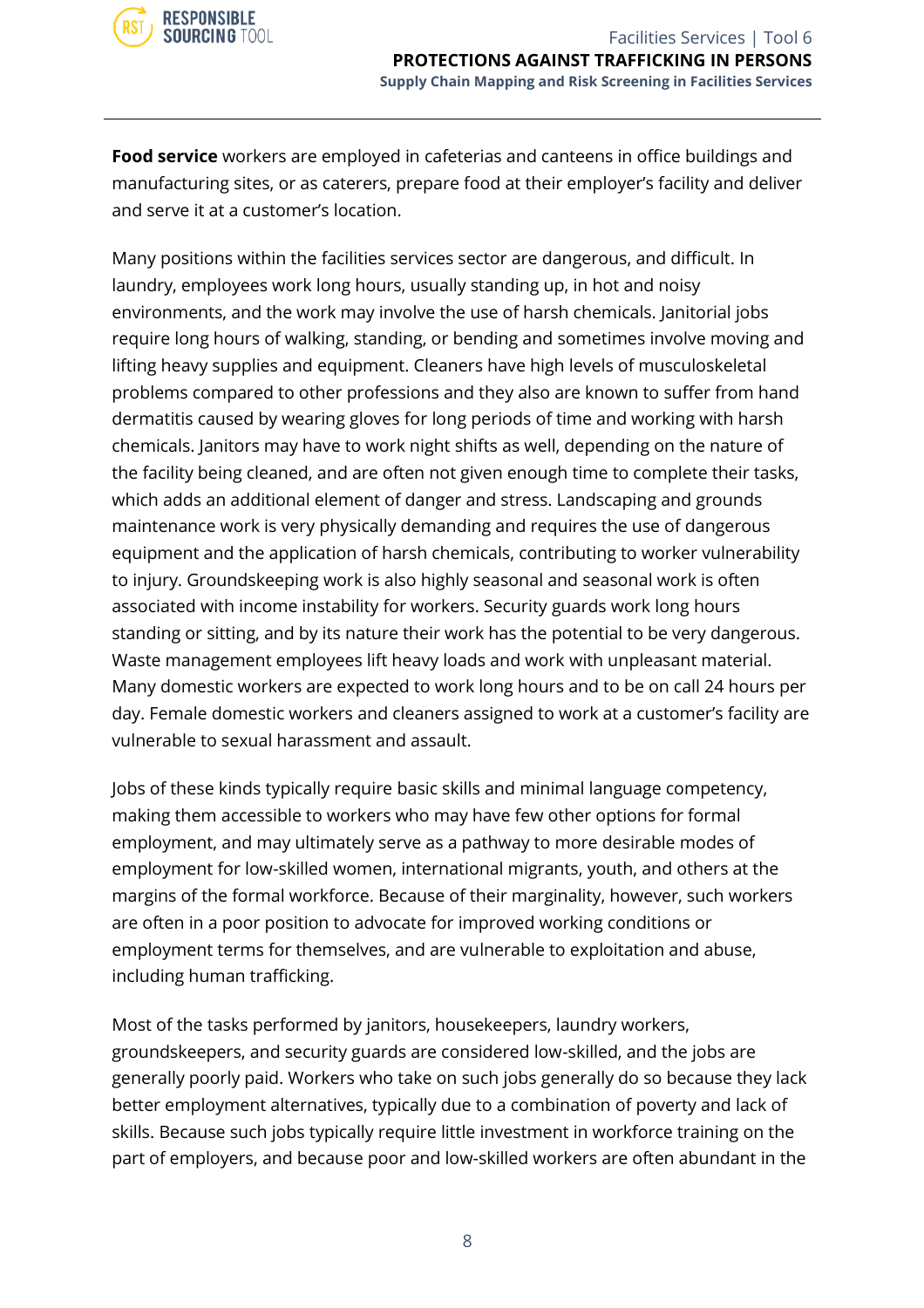populations supplying the labor for these industries, such workers are easily replaced and therefore poorly position to advocate for themselves in the face of exploitation or trafficking. Many workers in these industries are women, children, migrants, members of ethnic minorities, or members of other relatively disenfranchised groups. Such people often lack of robust social and economic resources and may be dependent on their employers or employment agents not only their job security, but also their immigration status, housing, food, or other necessities.

Workers who lack legal immigration status may be particularly vulnerable to exploitation by employers or outsourcing agents, who may use the threat of arrest or deportation to enforce their labor.

Migrant workers in facilities services are more vulnerable to human trafficking for a number of reasons, including deceptive recruitment, lack of local support systems, lack of familiarity with the local culture or language, dependence on the job and employer due to migration-related debt, vulnerability to deportation due to immigration status, and constraints imposed by employers on their freedom to leave the workplace.

Migrants may also feel pressured to remain in coercive or abusive situations due to the dependence of their family members back home on their remittances.

In the United States, a large proportion of the workers in housekeeping industries are temporary migrants. Housekeeping and other facilities operation services for large international projects such as military or post-disaster recovery operations and major sporting events are often provided by migrant laborers who are hired by third-party labor recruiters or outsourcing agencies. Low-skilled positions in construction and transportation, as well as housekeeping positions for janitors, landscapers and groundskeepers, launderers, foodservice providers, and security personnel all need to be staffed quickly in such contexts. If insufficient numbers of appropriate workers are available locally, migrants are imported for such jobs, raising the risk of human trafficking.

Labor brokers, outsourcing agents, and other middlemen play a significant role in the supply of labor to facilities services sector. For migrants especially, the presence of middlemen opens workers to the possibilities of deception in recruitment regarding the types and terms of employment and recruitment, as well as job placement fees. These workers frequently must borrow money to obtain their jobs and earn less than expected, increasing their risk of debt bondage. Migrants are also vulnerable to having their passports retained by their agents or employers, severely restricting their ability to remove themselves from exploitative or abusive situations.